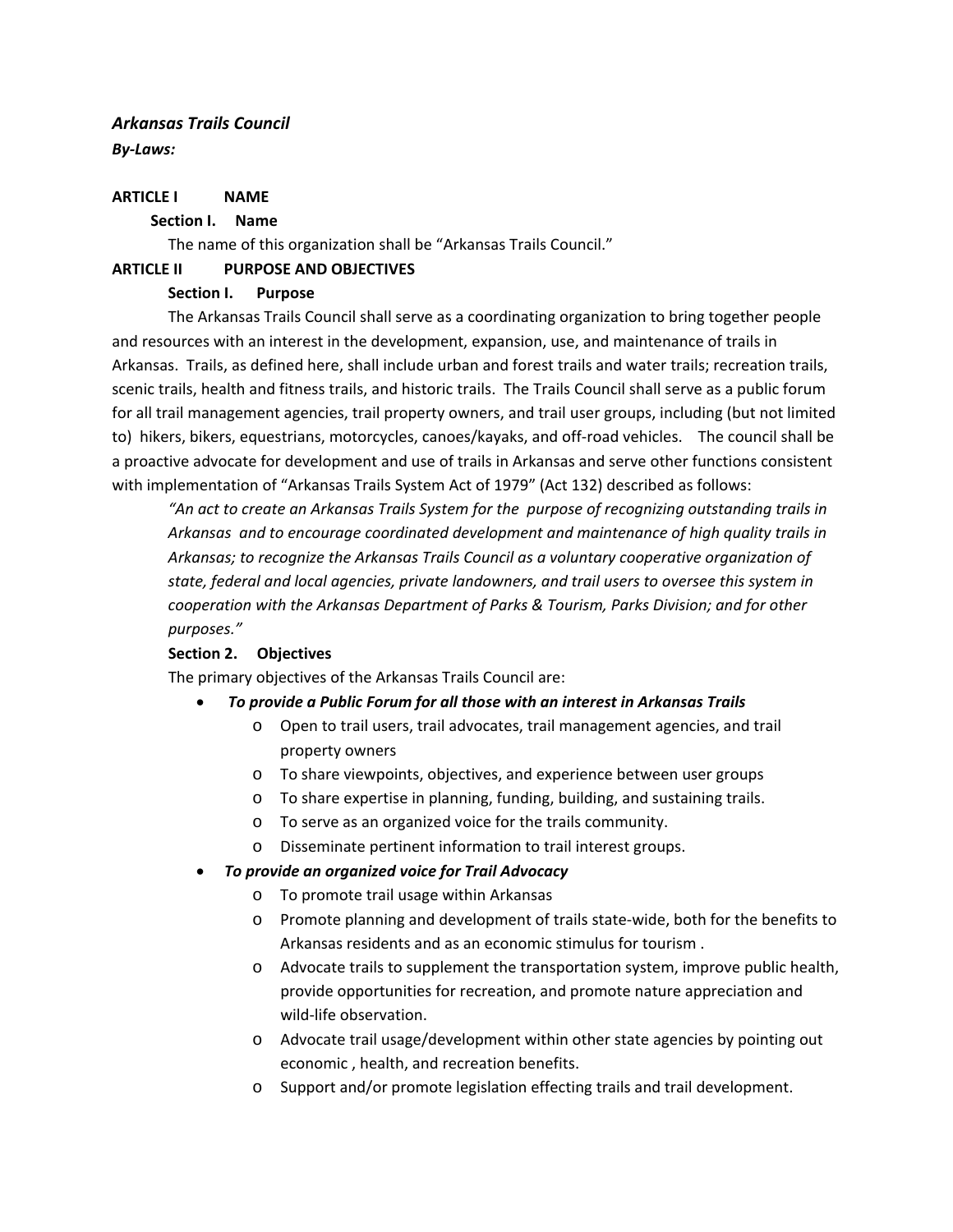- *Promote public awareness of Arkansas Trails and provide trail education opportunities*
	- o Work with news media to provide coverage of trails events and accomplishments.
	- o Host an annual Arkansas Trails Day to promote public awareness and support for trails.
	- o Host other trail advocacy and educational events as appropriate.
- *Assist in the Development and update of the Arkansas Trails Plan*, *a part of the Statewide Comprehensive Outdoor Recreation Plan*
- *Maintain Arkansas Trails System List*
	- o *Pro‐actively* perform this legislative task.
	- o Maintain a formal process for inclusion on list; include specific criteria.
	- o Review and update list at least annually.

# **ARTICLE III NATURE & LOCATION**

## **Section 1. Nature**

The Trails Council shall be a non‐profit, voluntary organization open to individuals or representatives of organizations with a vested interest in Arkansas Trails. Membership eligibility is covered in Article VI.

# **Section 2. Location**

The principle office of the Trails Council shall be that of the Executive Secretary located within the Arkansas Department of Parks & Tourism in accordance with Act 132 of 1979, Section 4‐h. This Office shall be Statutory Agent for the Council.

## **ARTICLE IV MEMBERSHIP**

# **Section 1. Eligibility**

 Trails Council membership shall be open to all individuals and groups that have a vested interest in Arkansas Trails. State-wide representation from each group and other trail advocates shall be actively solicited and encouraged, on an on‐going basis, by council members. Specifically included are:

- ‐ all state and federal agencies with an interest in or potential for trail development;
- ‐ local governments with interests in trails;
- ‐ public or private companies with the rights‐of‐way which hold trails or trail potential;
- ‐ private land owners way which hold trails or trail potential;

‐ recreation, environmental, conservation or other organizations which use or have interest in trails;

‐ trail user groups.

# **Section 2. Voting Members**

 Representatives or individuals shall become voting members of the Council after having attended any two of the prior four meetings. Voting membership, once attained, must be maintained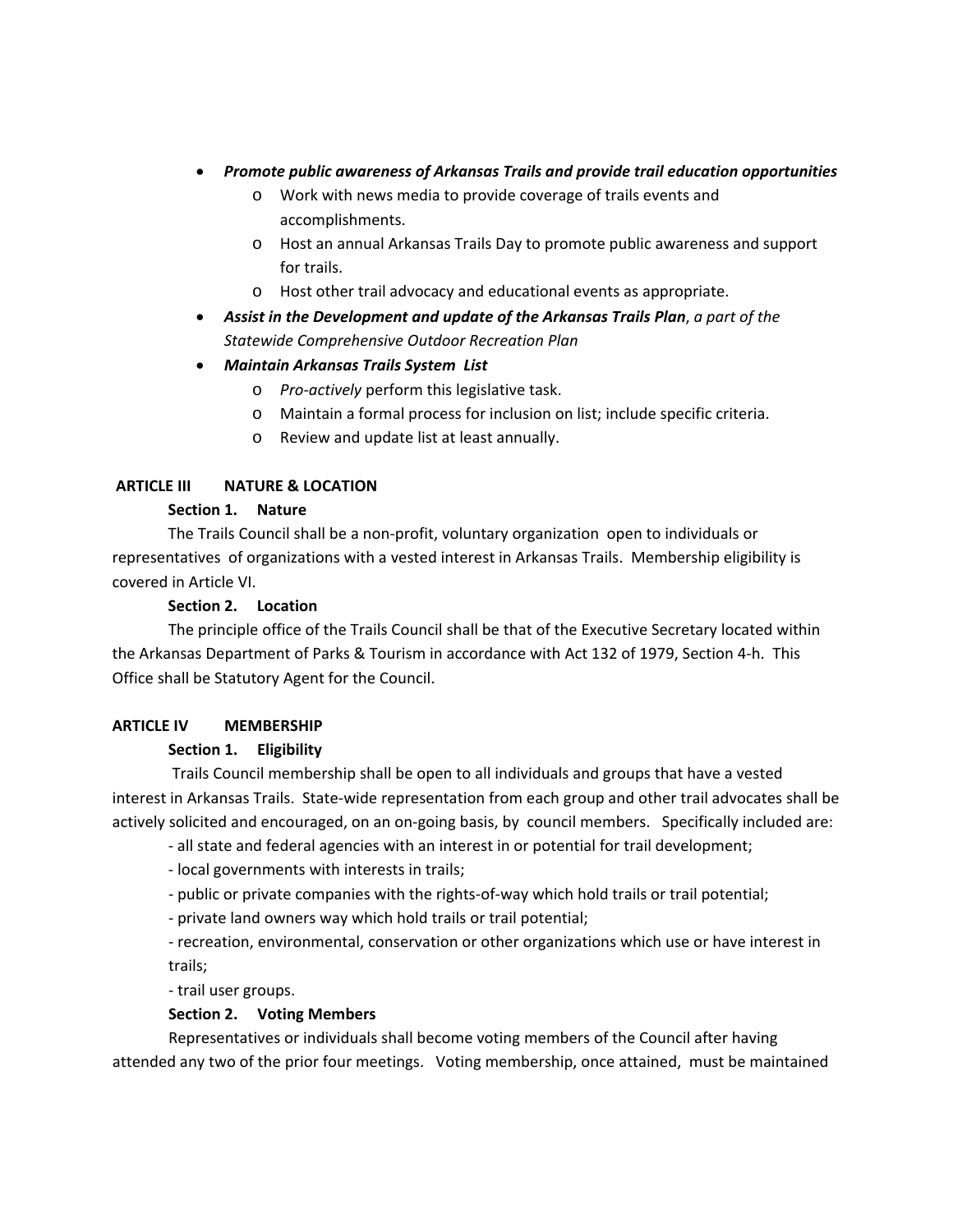by regular attendance of at least two meetings in each twelve month period. The Executive Secretary shall maintain voting membership records.

### **Section 3. Council Distribution List**

 The Executive Secretary shall maintain a Council Distribution List, including all persons who have attended a Council meeting, have indicated an interest in the council, or have requested information on the council. This list may include e-mail addresses and/or postal addresses. The list shall include both voting members and interested parties.

The Council Distribution List shall be used to distribute all general notices, trail information, and meeting notices, except when deemed inappropriate by the Chairman or the Executive Secretary.

All lists shall be maintained by the Executive Secretary. The Executive Secretary shall use this list only for official council distributions only. The lists may be purged from time to time to remove those who have no further interest in the Council. Voting Members may be deleted from the list if they have not attended a meeting in over two years. Interested parties may be deleted from the list if they have shown no interest in the prior twelve months.

### **ARTICLE V OFFICERS**

### **Section 1. Officer Positions**

The Trails Council shall function with three officers: **Chairman; Vice‐Chairman;** and **Executive Secretary.**

The **Trails Council Chairman** shall represent and direct all Trails Council activity. The Chairman shall coordinate activities with the Executive Secretary and Vice‐Chairman and shall represent the Council (or appoint representation)at appropriate meetings and functions. The Chairman shall preside at all Council meetings, setting an efficient pace for meetings and ensuring meetings follow proper rules of order,.

 The **Vice‐Chairman** shall serve on the Executive Committee and shall fill in should the Chairman not be available. The Vice‐Chairman should be familiar with the workings of the Trails Council so as to be able to preside effectively as Chairman in the Chairman's absence.

The **Executive Secretary, i**n accordance with Act 132 of 1979, is permanently located within the Department of Parks & Tourism and is not an elected office. The office of Executive Secretary is the principal office and statutory agent for the Council. The Executive Secretary maintains the records of the Council and serves as public contact for the Council. The Executive Secretary will keep a full and true record of the Council's financial condition. The Executive Secretary shall monitor the activities of the Council to see that the objectives of the Council are met and that specific motions of each meeting are carried out.

The Executive Secretary maintain the Council Distribution List and shall issue a notice of Council meetings. The Executive Secretary shall distribute minutes of each meeting to the Distribution List. Generally, the minutes from the prior meeting may be distributed with the call for the next meeting. will be included except when otherwise distributed.

### **Section 2. Election**

 The Chairman and the Vice Chairman shall be elected annually, at the final quarterly meeting of the year. Elections require the presence of a quorum at the meeting. If no quorum is present, a special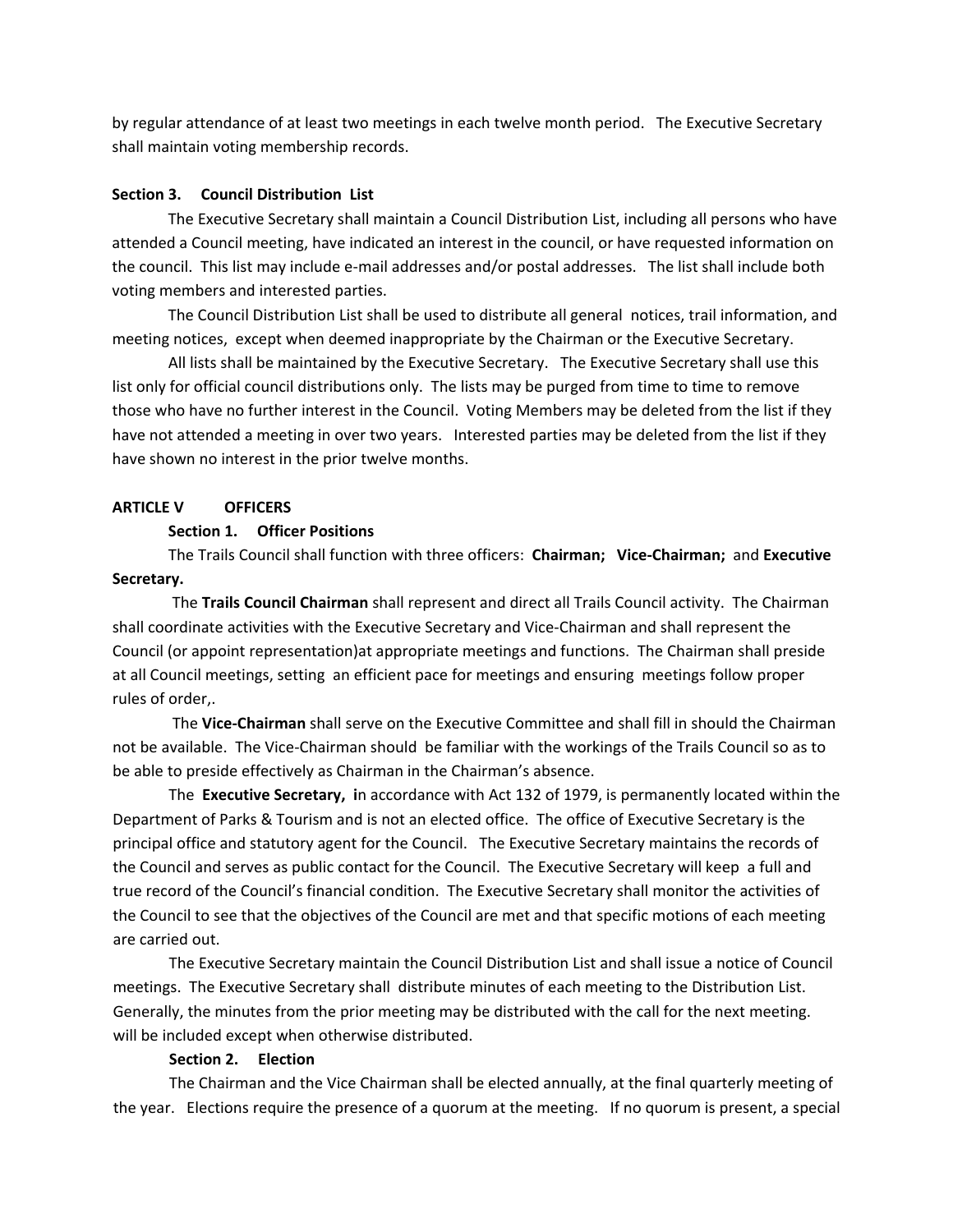meeting may be called for the election. A majority of members voting is required for election. Nominations shall be made in advance or from the floor. The Vice‐Chairman shall be automatically nominated for the Chairmanship in the following year. All officers shall assume office at the first quarterly meeting of the year and shall serve until his/her respective successor has been duly elected.

In the event an officer is unable to complete his/her term, an election may be held at any regular meeting where a quorum is present, provided advanced notice of such election is included in the call to meeting. Nominations will be taken from the floor and election shall be by voice vote.

#### **ARTICLE VI MEETINGS**

#### **Section I. Regular Meetings**

 The Trails Council will meet on the second week of each quarter. Exceptions must be approved by the Executive Committee. The date and general location of each meeting shall be confirmed at the prior meeting of the council. The fourth quarter meeting will be held in a location in the central portion of the state to maximize participation in the election of officers. The hour and specific location of each meeting shall be specified in a call to meeting, to be distributed to all Council members by the Executive Secretary at least 45 days prior to each meeting.

#### **Section 2. Executive Committee Meetings**

 The Officers of the Trails Council, as defined in Article V, shall constitute an executive committee for the purpose of reviewing the Council's quarterly progress and establishing agenda, time and location of the coming regular meeting.

#### **Section 3. Additional Meetings, Committee Meetings**

 Additional meetings may be called as deemed necessary by the Chairman, Executive Secretary, or Committee Chairman.

#### **Section 4. Rules**

 Quorum: A Quorum shall be seven (7) voting members of the Council, as defined in Article IV.

Order: General Parliamentary rules, as in Robert's Rules of Order, with modification consistent with the Council's rules, regulations, and by-laws, shall be observed in conducting meetings of the Council.

### **Section 5. Agenda**

 A draft agenda shall be developed by the Council Chairman and included with each call to meeting. The agenda shall outline topics for discussion and name the person or agency responsible for specific reports in order to allow time for preparing those reports. The draft agenda may be modified prior to the meeting to reflect information received from the membership and with approval of the Chairman and Executive Secretary.

### **ARTICLE VII SPECIAL EVENTS**

#### **Section 1. Arkansas Trails Day**

The Trails Council shall sponsor an annual event to promote public awareness and appreciation of Arkansas Trails. The Council Vice‐Chairman shall be responsible for organizing and implementing this annual event, to be called "Arkansas Trails Day". Arkansas Trails Day will have the following objectives:

‐ promoting trail usage;

‐ providing the public with access to Council Members;